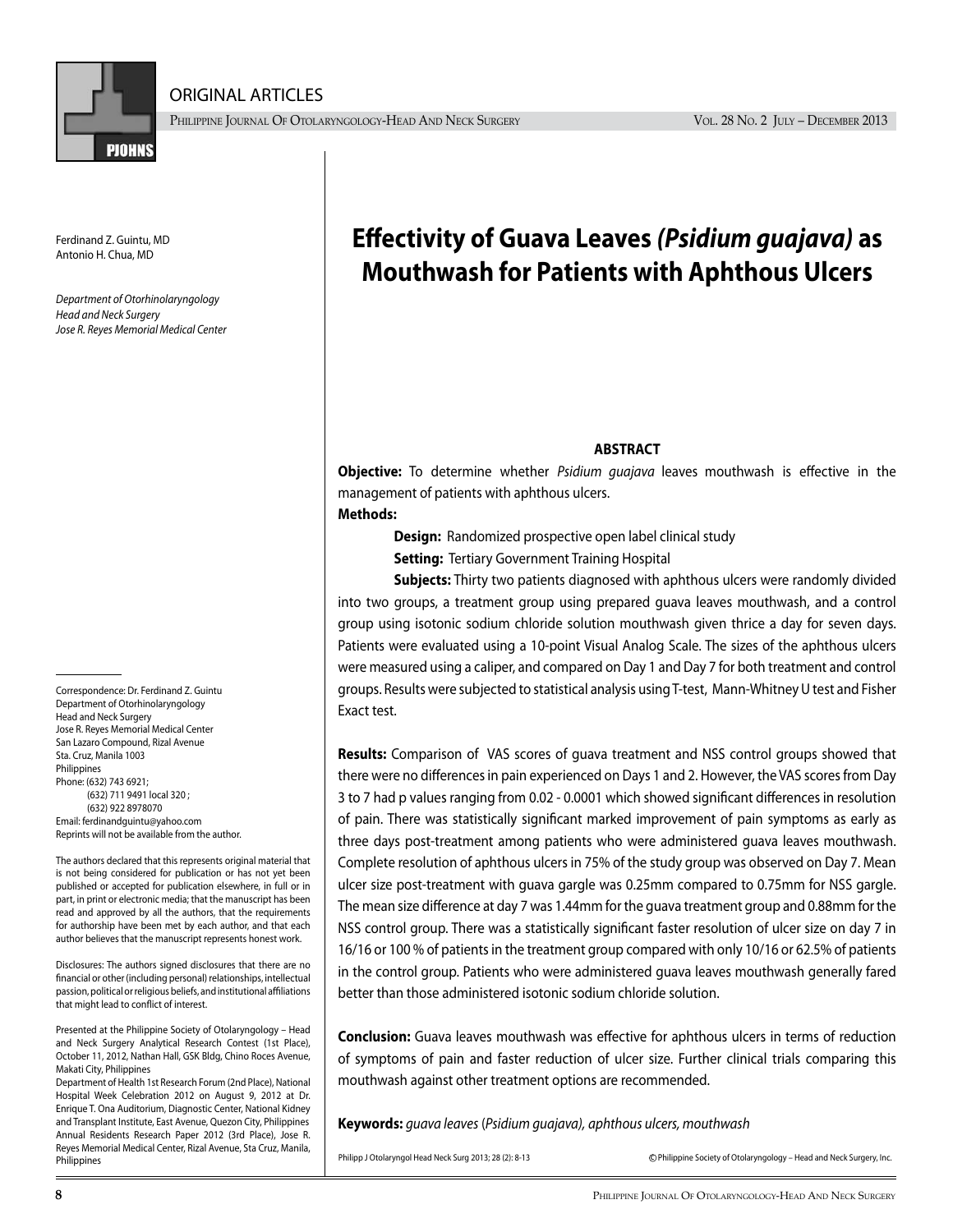ORIGINAL ARTICLES



**Herbal medicine** is one of the main modalities in traditional as well as complementary and alternative medicine; and is increasingly acknowledged due to the extensive use of herbal remedies among the general population in developed and developing countries worldwide.<sup>1</sup>

 "*Bayabas*" or guava (*Psidium guajava)* is a plant of the family *Myrtaceae.*<sup>1</sup> In the backyards of most Filipino homes in the rural countryside, this plant is commonly seen and grown because of its many uses as fruit and as traditional remedy to treat various ailments. Research studies have shown that almost all of the parts of this plant have medicinal qualities, making it one of the most popular therapeutic plants in the Philippines and one of the approved medicinal plants of Department of Health.2

Guava *(Psidium guajava*) is a small tree that can grow up to 3 meters tall. The fruit, bark and leaves are used as herbal medicine. A decoction of its leaves is recognized for its effectiveness in curing several ailments, including the treatment of chronic diarrhea and gastroenteritis. The most common use of the leaves is for cleaning and disinfecting wounds by rinsing the afflicted area with a decoction of the leaves. It can also be used as a wash for uterine and vaginal problems, and is good for ulcers. Leaf decoction may also be used as mouthwash.2 *Psidium guajava* has also been used for the management of various diseases like toothache, sore throat, and inflamed gums.<sup>3</sup>

Aphthous ulcers are the most common oral mucosal disorder.<sup>4</sup>These are acute and extremely painful mouth ulcers usually involving nonkeratinized oral mucosal sites. Aphthous ulcers are usually round with a slightly raised margin and erythematous halo<sup>4</sup> and may be classified into minor, major and herpetiform.<sup>5</sup> Approximately 80 percent of patients have minor aphthous ulcers.<sup>5</sup> These are 2 to 8 mm in diameter affecting nonkeratinized mucosa such as the labial and buccal mucosa and the floor of mouth or the ventral surface of the tongue**.** Much less common are major aphthous ulcers, larger than minor ulcers, often 1 cm or more in diameter. 5 A third and even less common variety is termed "herpetiform ulceration" and comprises ulcers that are initially multiple and pinpoint.<sup>5</sup> These may interfere with eating, drinking and swallowing. Several causes have been implicated: local trauma, viral infection, systemic causes, poor oral hygiene, stress and others. Although patients have spontaneous healing within 10-14 days, no specific treatment for aphthous ulcers is yet available.<sup>4,6</sup> The goals of aphthous ulcer treatment have been to control pain and promote healing.<sup>7</sup> Mouthwashes may also help.<sup>8</sup>

This study was designed to determine whether *Psidium guajava*  leaves mouthwash is effective in the management of patients with aphthous ulcers. Specifically, we sought to determine whether *Psidium* 

*guajava* mouthwash as compared to isotonic saline mouthwash, decreases the symptoms of pain in patients with aphthous ulcers; and to assess whether *Psidium guajava* mouthwash, as compared to isotonic saline mouthwash, will hasten aphthous ulcer resolution.

#### **METHODS**

**Study design:** Randomized Prospective open label clinical study **Setting:** Tertiary government training hospital

**Study population:** Patients aged 10 years old and above, diagnosed with minor aphthous ulcers in our hospital outpatient department from July to December 2011, who were able to understand and give written informed consent (or assent) and report adverse events were considered.

Excluded were those with major and herpetiform aphthous ulcers; those with an oral cavity mass with superimposed ulcer where malignancy could not be totally ruled out; those with co-morbid conditions, uncontrolled metabolic conditions or psychiatric conditions; and pregnant patients.

Thirty-two patients meeting the inclusion and exclusion criteria and who gave informed consent (or assent, where consent was obtained from the parent or legal guardian in those  $<$  18 years of age) were included in the study, fulfilling the pre-determined sample size.

### **Patient Procedure:**

Subjects were divided into a treatment group and control group using a randomization table. Treatment group patients used the *Psidium guajava* leaves mouthwash. They were each given prepared guava mouthwash solution to gargle and instructed to gargle 250 ml of the solution for 3 minutes using any watch or clock thrice a day for one week. Control group patients used isotonic sodium chloride solution (NSS) mouthwash. They were each given prepared NSS mouthwash and instructed to gargle 250 ml for 3 minutes using any watch or clock thrice a day for one week. Patients were asked on Day 7 if there was any adverse reaction to the gargle.

Treatment and control groups self-accomplished aphthous ulcer pain scoring daily using a 10-point Visual Analog Scale (VAS) where 0 indicated no symptoms and 10 indicated worst symptoms for the entire treatment phase, beginning with a baseline in clinic on Day 1. Blank VAS scales *(Figure 1)* were given to each participant and collected after 7 days.

Aphthous ulcer sizes for both treatment and control groups were also measured and recorded using one caliper (Aesculap, Tuttlingen, Germany) pre- treatment (day 1) and post-treatment (day 7) by a blinded outpatient resident on duty.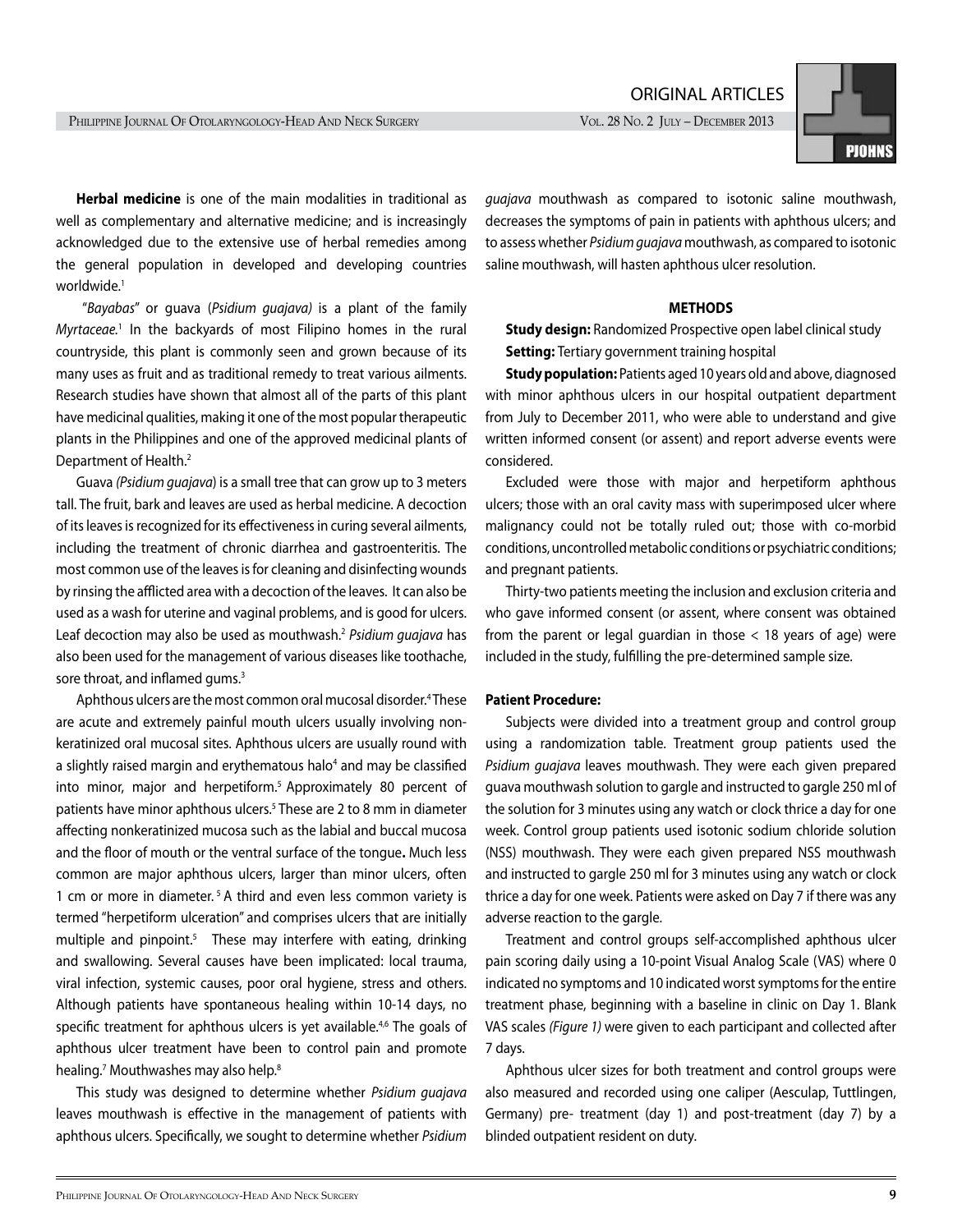

ORIGINAL ARTICLES

PHILIPPINE JOURNAL OF OTOLARYNGOLOGY-HEAD AND NECK SURGERY VOL. 28 No. 2 JULY – DECEMBER 2013

|                       |                              |  |  |  |  | Day 1: Aphthous Ulcer Pain Scoring (Visual analog pain scale) |    |                                                                              |
|-----------------------|------------------------------|--|--|--|--|---------------------------------------------------------------|----|------------------------------------------------------------------------------|
| Date: $\qquad \qquad$ |                              |  |  |  |  |                                                               |    |                                                                              |
|                       |                              |  |  |  |  |                                                               |    | 1. Circle the number that shows how painful is your aphthous ulcer right now |
|                       |                              |  |  |  |  |                                                               |    | (Bilugan ang numero na nagpapakita ng gaano kasakit ang iyong singaw ngayon) |
|                       | No symptom 0 1 2 3 4 5 6 7 8 |  |  |  |  | 9                                                             | 10 | very                                                                         |
|                       |                              |  |  |  |  | Day 2: Aphthous Ulcer Pain Scoring (Visual analog pain scale) |    |                                                                              |
|                       |                              |  |  |  |  |                                                               |    |                                                                              |
|                       |                              |  |  |  |  |                                                               |    | 1. Circle the number that shows how painful is your aphthous ulcer right now |
|                       |                              |  |  |  |  |                                                               |    | (Bilugan ang numero na nagpapakita ng gaano kasakit ang iyong singaw ngayon) |
|                       |                              |  |  |  |  | No symptom 0 1 2 3 4 5 6 7 8 9 10 very                        |    |                                                                              |
|                       |                              |  |  |  |  | Day 3: Aphthous Ulcer Pain Scoring (Visual analog pain scale) |    |                                                                              |
| Date: $\qquad \qquad$ |                              |  |  |  |  |                                                               |    |                                                                              |
|                       |                              |  |  |  |  |                                                               |    |                                                                              |
|                       |                              |  |  |  |  |                                                               |    | 1. Circle the number that shows how painful is your aphthous ulcer right now |
|                       |                              |  |  |  |  |                                                               |    | (Bilugan ang numero na nagpapakita ng gaano kasakit ang iyong singaw ngayon) |
|                       | No symptom 0 1 2 3 4 5 6 7 8 |  |  |  |  | 9                                                             | 10 | very                                                                         |

**Figure 1.** Sample blank visual analog scale

#### **Preparation of Materials**

Fresh guava leaves were gathered from Pampanga province and verified by a local biologist. The guava leaves were washed with water, and batches of 200 gm of guava leaves were boiled in 750 ml of water for 8 to 10 minutes. The boiled leaves were removed and the solution was cooled and transferred into sealed 1 liter clean clear plastic containers and placed in the refrigerator. Commercially-available Isotonic Saline Solution (Euro-med, Cavite) were transferred into sealed clean clear plastic containers for the control group.

#### **Data management and analysis**

Outcome measures were based on comparison of the two groups after 7 days. Primary outcome measures were reduction in the median VAS pain score and reduction in the median ulcer size. Summary measures (mean and percentage) were also determined for the demographic distributionof study participants and other outcomes.

The null hypotheses tested were as follows:

1. There is no significant difference in VAS scores for pain between patients using guava mouthwash and patients using isotonic sodium chloride solution mouthwash.

2. There is no significant difference in size of the aphthous ulcer between patients using guava mouthwash and patients using isotonic sodium chloride solution mouthwash.

All data were encoded and tallied in SPSS version 10 for windows (IBM, New York, USA). Descriptive statistics were generated for all variables. For nominal data, frequencies and percentages were computed. For numerical data, mean  $\pm$  SD were generated. Analysis of the different variables was done using the T-test, Mann Whitney U test and Fisher Exact test.

#### **RESULTS**

Of a total of 37 patients considered, three patients with uncontrolled diabetes mellitus and two patients with pulmonary tuberculosis were excluded. A total of 32 patients were included in this study. There were 26 females and six males, with ages ranging from 17 to 69 years. These patients were randomly allocated into two groups of 16 each: the guava leaves mouthwash treatment group (N=16) and isotonic sodium chloride solution control group (N=16). All participants completed the study. No adverse effects were recorded although one participant in the treatment group complained of nausea attributed to laryngopharyngeal reflux. There was no significant difference between the two groups in terms of demographic characteristics of age and sex with all p values >0.05 *(Table 1)*.

|                     | <b>NSS</b><br>$(n=16)$ | Guava<br>$(n=16)$ | <b>P</b> value |
|---------------------|------------------------|-------------------|----------------|
| <u>Age in years</u> |                        |                   |                |
| Mean $\pm$ SD       | $44.06 \pm 15.24$      | $39.40 \pm 12.30$ | $0.34$ (NS)    |
| Sex                 |                        |                   |                |
| Female              | 15 (93.8%)             | 11 (68.8%)        | $0.17$ (NS)    |
| Male                | $1(6.2\%)$             | 5(31.2%)          |                |

**Table 1.** Comparison of demographic characteristics between the two groups

There was no significant difference in VAS scores of both groups on Days 1 and 2 ( $p = 0.78$  and 0.32 respectively). However, there was a significant difference in VAS scores of both groups from Day 3 until Day 7 (all p values <0.05). The VAS scores of those given guava mouthwash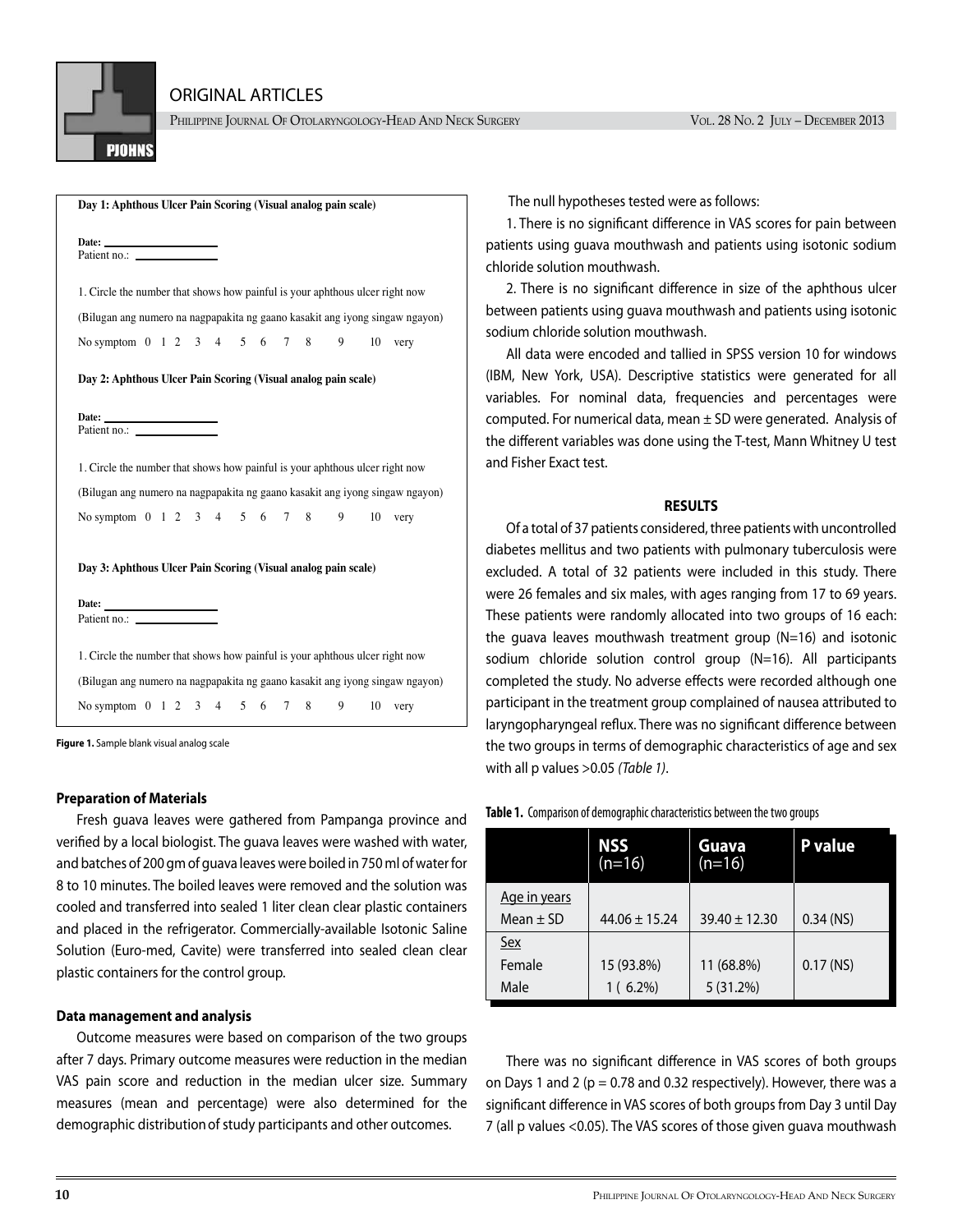

were significantly lower than those given NSS *(Table 2)*. Comparison of the differences in VAS scores at different intervals between the two groups showed that there was a significant difference from Days 3 to 7 (all p values <0.05). The decrease in VAS scores of those given guava was significantly greater than those given NSS *(Table 3)*. The mean VAS scores

|               | NSS<br>$(n=16)$     | Guava<br>$(n=16)$   | <b>P</b> value |
|---------------|---------------------|---------------------|----------------|
| <u>Day 1</u>  |                     |                     |                |
| Mean $\pm$ SD | $5.62 \pm 1.36$     | $5.50 \pm 1.26$     | $0.78$ (NS)    |
| <u>Day 2</u>  |                     |                     |                |
| Mean $\pm$ SD | $5.44 \pm 1.41$     | $4.88 \pm 1.74$     | $0.32$ (NS)    |
| <u>Day 3</u>  |                     |                     |                |
| Mean $\pm$ SD | $4.75 \pm 1.00$     | $3.62 \pm 1.58$     | 0.02(S)        |
| <u>Day 4</u>  |                     |                     |                |
| Mean $\pm$ SD | $3.94 \pm 1.34$     | $2.31 \pm 1.74$     | 0.005(S)       |
| Day 5         |                     |                     |                |
| Mean $\pm$ SD | $3.18 \pm 1.38$     | $1.31 \pm 1.30$     | 0.0004(S)      |
| <u>Day 6</u>  |                     |                     |                |
| Mean $\pm$ SD | $3.12 \pm 1.36$ (3) | $0.38 \pm 0.72$ (0) | $< 0.0001$ (S) |
| <u>Day 7</u>  |                     |                     |                |
| Mean $\pm$ SD | $2.68 \pm 1.14$ (3) | $0.31 \pm 0.60$ (0) | $< 0.0001$ (S) |

**Table 2.** Comparison of VAS Scores at different intervals between the two groups

|                | <b>Table 3.</b> Comparison of the differences (decrease) in VAS scores at different intervals between |  |
|----------------|-------------------------------------------------------------------------------------------------------|--|
| the two groups |                                                                                                       |  |

| <b>Difference</b>     | NSS<br>$(n=16)$     | Guava<br>(n=16)     | P value         |  |
|-----------------------|---------------------|---------------------|-----------------|--|
| Day 1 vs Day 2        |                     |                     |                 |  |
| Mean $\pm$ SD         | $0.18 \pm 0.54$ (0) | $0.62 \pm 1.02$ (0) | $0.17$ (NS)     |  |
| Day 1 vs Day 3        |                     |                     |                 |  |
| Mean $\pm$ SD         | $0.88 \pm 0.96$     | $1.88 \pm 1.36$     | 0.02(S)         |  |
| Day 1 vs Day 4        |                     |                     |                 |  |
| Mean $\pm$ SD         | $1.68 \pm 1.44$     | $3.18 \pm 1.94$     | 0.01(S)         |  |
| Day 1 vs Day 5        |                     |                     |                 |  |
| Mean $\pm$ SD         | $2.44 \pm 1.26$     | $4.18 \pm 1.68$     | 0.002(S)        |  |
| <u>Day 1 vs Day 4</u> |                     |                     |                 |  |
| Mean $\pm$ SD         | $1.68 \pm 1.44$     | $3.18 \pm 1.94$     | 0.01(S)         |  |
| Day 1 vs Day 6        |                     |                     |                 |  |
| Mean $\pm$ SD         | $2.50 \pm 1.03$     | $5.12 \pm 1.31$     | $< 0.00001$ (S) |  |
| Day 1 vs Day 7        |                     |                     |                 |  |
| Mean $\pm$ SD         | $2.94 \pm 1.18$     | $5.18 \pm 1.16$     | $< 0.00001$ (S) |  |

at different intervals between the two groups are presented graphically in (*Figure 2)*. There was a statistically significant, marked improvement of pain symptoms as early as three days post-treatment in the guava leaves mouthwash group as compared to the isotonic sodium chloride solution mouthwash group.



**Figure 2.** Mean VAS scores at different intervals between the two groups

The comparison of ulcer sizes between the two groups showed no significant difference on day 1 ( $p = 0.80$ ). On the other hand, there was a significant difference noted in size on day 7 ( $p = 0.004$ ). The mean size of ulcers in those given guava mouthwash was significantly smaller than those given NSS with a mean of 0.25mm and 0.75mm respectively *(Table 4)*. There was a significant size difference between the two groups ( $p = 0.03$ ). The decrease in size of those given guava mouthwash was significantly greater than those given NSS with a mean decrease in size of 1.44mm and 0.88mm respectively *(Table 5)*. The distribution of subjects according to ulcer size at Days 1 and 7 is presented graphically in *(Figure 3)*. There was a statistically significant,

| Table 4. Comparison of ulcer size at Days 1 and 7 between the two groups |  |  |
|--------------------------------------------------------------------------|--|--|
|--------------------------------------------------------------------------|--|--|

|                 | <b>NSS</b><br>$(n=16)$ | Guava<br>$(n=16)$ | <b>P</b> value |
|-----------------|------------------------|-------------------|----------------|
| Day 1           |                        |                   |                |
| 1 <sub>mm</sub> | $9(56.2\%)$            | 6(37.5%)          |                |
| 2mm             | 4 (25.0%)              | $9(56.2\%)$       |                |
| 3mm             | 3(18.8%)               | $1(6.3\%)$        |                |
|                 |                        |                   |                |
| Mean $\pm$ SD   | $1.62 \pm 0.80$        | $1.69 \pm 0.60$   | $0.80$ (NS)    |
| <u>Day 7</u>    |                        |                   |                |
| 0mm             | $4(25.0\%)$            | 12 (75.0%)        |                |
| 1mm             | 12 (75.0%)             | $4(25.0\%)$       |                |
|                 |                        |                   |                |
| Mean $\pm$ SD   | $0.75 \pm 0.45$        | $0.25 \pm 0.45$   | 0.004(S)       |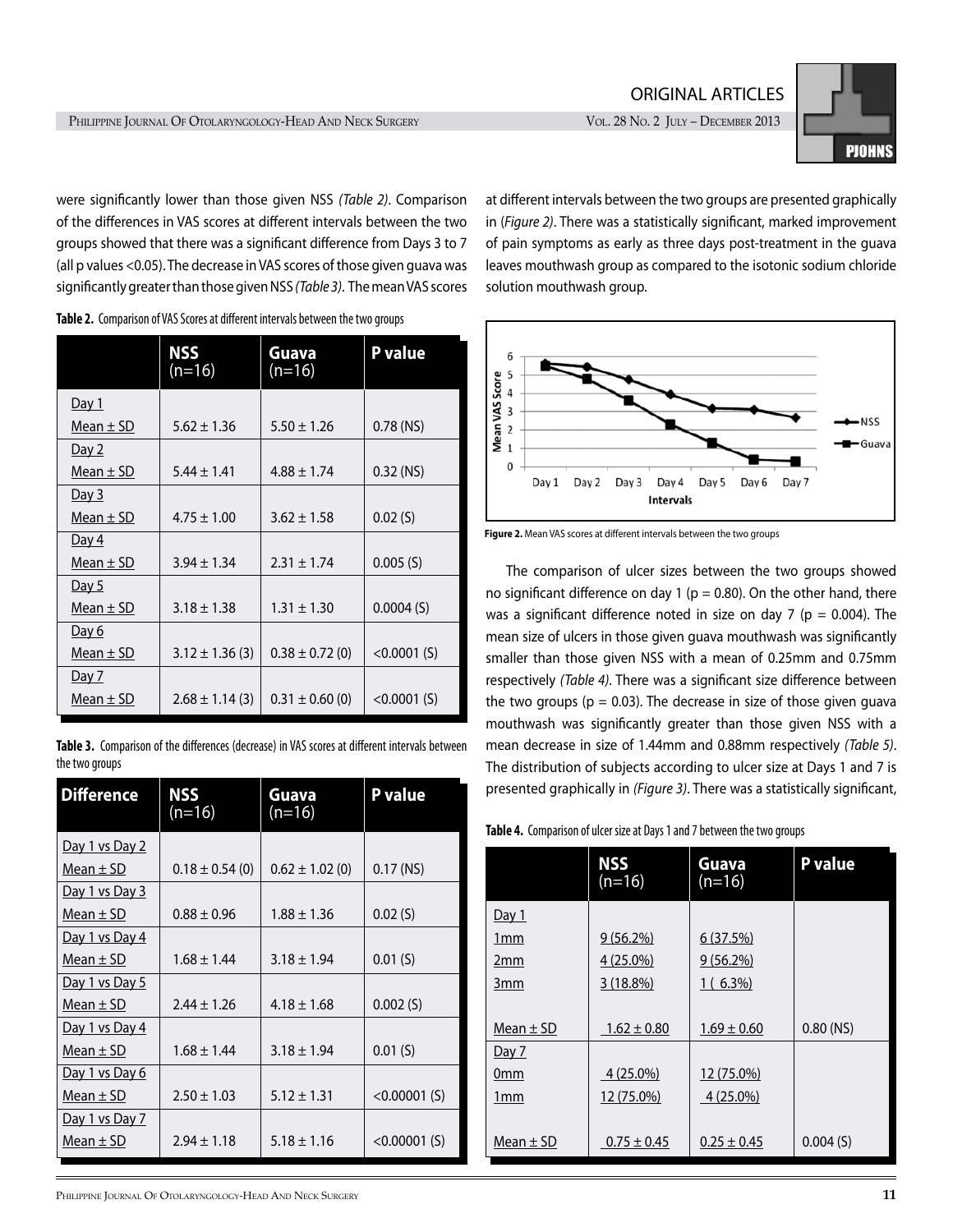PHILIPPINE JOURNAL OF OTOLARYNGOLOGY-HEAD AND NECK SURGERY VOL. 28 No. 2 JULY – DECEMBER 2013

## **Table 5.** Comparison of ulcer size difference between the two groups

**PIOHNS** 

|                 | <b>NSS</b><br>$(n=16)$ | Guava<br>$(n=16)$ | <b>P</b> value |
|-----------------|------------------------|-------------------|----------------|
| Size Difference |                        |                   |                |
| 0mm             | 6(37.5%)               | $\overline{0}$    |                |
| 1mm             | 6(37.5%)               | $9(56.2\%)$       |                |
| 2mm             | $4(25.0\%)$            | $7(43.8\%)$       |                |
|                 |                        |                   |                |
| Mean $\pm$ SD   | $0.88 \pm 0.80$        | $1.44 \pm 0.51$   | 0.03(S)        |



**Figure 3.** Distribution of subjects according to size at day 1 and day 7 between the 2 groups

markedly faster resolution of aphthous ulcer size in the guava leaves mouthwash group as compared to the isotonic sodium chloride solution mouthwash group.

The results obtained suggest that guava leaves mouthwash is effective as an alternative treatment for aphthous ulcers.

### **DISCUSSION**

*P. guajava* has been known to have antimicrobial,<sup>9</sup> antiinflammatory,<sup>10</sup> antitumor,<sup>11</sup> antiallergic,<sup>12</sup> antihyperglycemic,<sup>10,13</sup> and antimutagenic<sup>14</sup> activities. It has been used to treat wounds,<sup>15</sup> cough<sup>3</sup> and dental diseases.16 Flavonoids extracted from guava leaves including morin-3-*O*-lyxoside, morin-3-*O*-arabinoside, quercetin and quercetin-3- O-arabinoside were reported to have strong antibacterial action.<sup>9</sup> An in vitro study of aqueous extract of *Psidium guajava* reduced the cellsurface hydrophobicity of *Strep. sanguinis*, *Strep. mitis* and *Actinomycessp.* responsible in development of dental plaques.16 *Psidium guajava* also has been used for the management of various diseases like toothache, sore throat, inflamed gums, and a number of other conditions.<sup>3</sup> Growth of *Staphylococcus aureus* and beta-streptococcus group A, as determined by the disc diffusion method, was inhibited by extract of dry guava leaves.<sup>3</sup> The anti-inflammatory and analgesic properties of the plant's leaf extract were determined by using experimental animals. Diclofenac

and morphine were used as standard reference for comparison.<sup>10</sup> The numerous tannins, polyphenolic compounds, flavonoids, ellagic acid, triterpenoids, guiajaverin, quercetin and other chemical compounds present in the plant account for the observed anti-inflammatory and analgesic effects of the plant's leaf extract.<sup>10</sup> Much of the traditional uses of *P. guajava* have been validated by scientific research. Toxicity studies in mice and other animal models as well as controlled human studies show both leaf and fruit are safe without any side effects.<sup>17</sup>

The effectivity of guava leaves in pain alleviation may largely be due to the numerous flavonoids, tannins, polyphenolic compounds, ellagic acid, triterpenoids, guiajaverin, quercetin and other chemical compounds present in the plant.10 Flavonoids inhibit biosynthesis of prostaglandins, which are involved in various immunologic responses and are the end products of the cyclooxygenase and lipoxygenase pathways.18 Protein kinases are another class of regulatory enzymes affected by flavonoids. Inhibition of these enzymes provides the mechanism by which flavonoids inhibit inflammatory processes.<sup>19</sup>

Significant decrease in the size of aphthous ulcers may be attributed to the presence of flavonoids extracted from guava leaves including morin-3-*O*-lyxoside, morin-3-*O*-arabinoside, quercetin and quercetin-3-*O*-arabinoside which were reported to have strong antibacterial and antiviral action.<sup>9</sup> Since it is hypothesized that one of the causes of aphthous ulcer is hypersensitivity and inflammation, the resolution of size may be due to the effects of flavonoids.

A significant amount of work has been done on the pharmacological and biological activity and possible application of chemical compounds. The taste and scent of guava are a limiting factor in proper standardization of clinical trials as patients could easily recognize its taste and scent. Hence, VAS was combined with measurement of aphthous ulcer size to more objectively document its therapeutic potential.

Our study showed that guava leaves mouthwash, compared to isotonic saline solution, was effective for aphthous ulcers in terms of reduction of symptoms of pain and faster reduction of ulcer size. Further clinical trials comparing this mouthwash against other treatment options are recommended.